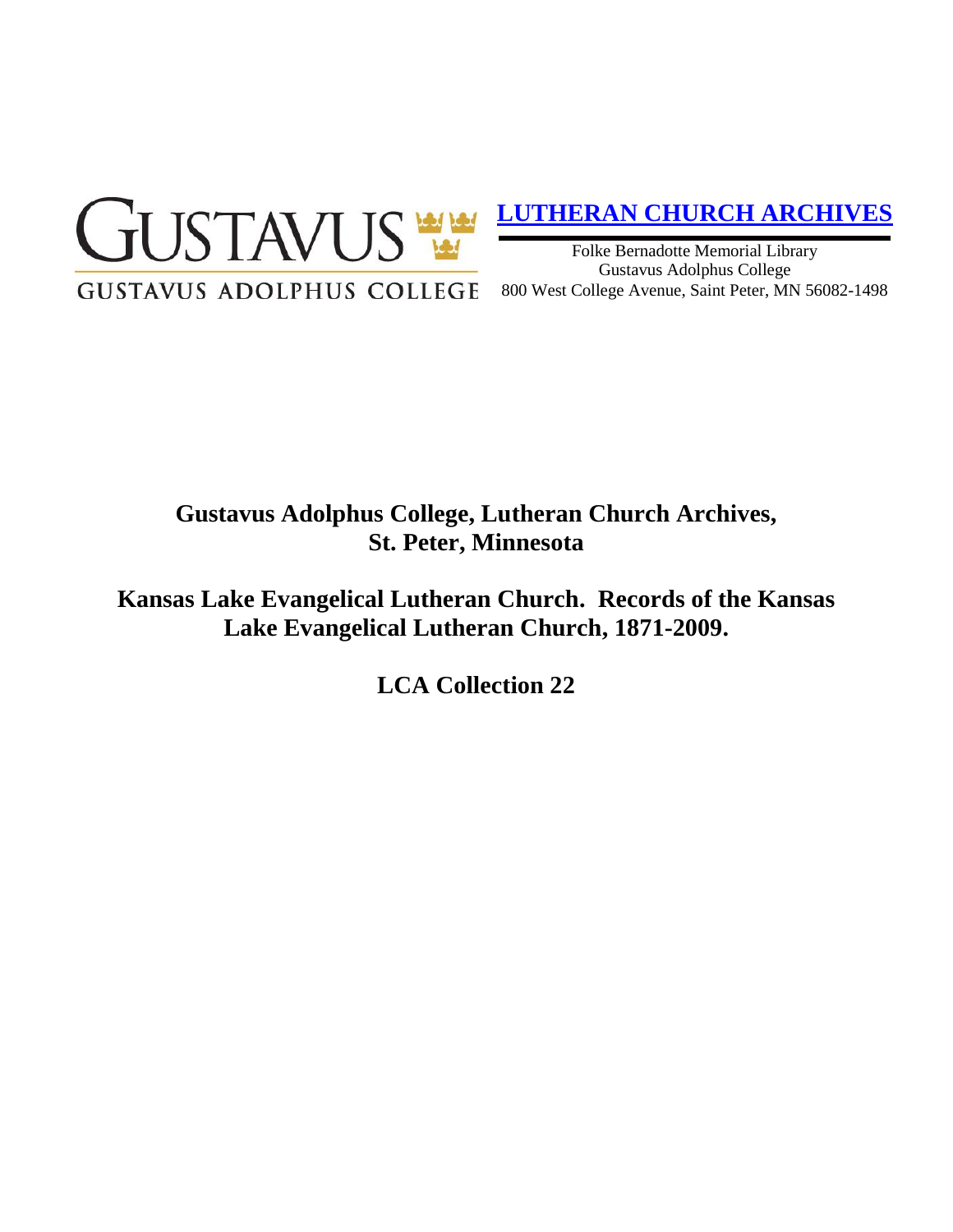**Kansas Lake Evangelical Lutheran Church. Records of the Kansas Lake Evangelical Lutheran Church, 1871-2009. LCA Collection 22. 4 Records Center Cartons, ½ Hollinger box, and 1 flat box.**

# **ABSTRACT:**

The Kansas Lake Evangelical Lutheran Church collection consists of the church's records from its founding in 1871 through the church's closing in 2009. Materials include annual reports, minutes, membership and confirmation lists, financial ledgers, guest books, and event programs along with other less substantial papers. Originally, the church served a Swedish-American population, and as a result, some of the records from the 1800s and early 1900s are in Swedish. Kansas Lake Evangelical Lutheran Church was located near the rural town of Butterfield, Minnesota.

# **HISTORICAL NOTE:**

The Kansas Lake Evangelical Lutheran Church was officially formed on Saturday, 2 December 1871 when the Augustana Synod's proposed constitution for congregations was adopted. Congregation members were Swedish-Americans who had started meeting on 11 February 1871 at the home of Hendrick Hendrickson and decided that the community was in need of both a school and a church.

The congregation suffered sometimes from hardships, including a fire that burned down the church in 1904. However, members persevered, rebuilt their church, and remained together into the early 21<sup>st</sup> century. After 138 years of service, congregants, due to the "changing face of the rural community," made the decision to cease operation during 2009.

\*Information obtained from the collection and Matt McCarbe, "Kansas Lake's 138 Years of Worship Comes to a Close," *St. James Plaindealer*, 24 June 2009, accessed 11 November 2011, http://www.stjamesnews.com/news/x135724541/Kansas-Lake-s-138-years-of-worship-comes-toa-close.

# **SCOPE AND CONTENT:**

This collection is divided into seven series: Administrative; Events; Financial; Group and Church Bodies; Histories; Membership; and Miscellaneous.

# **Administrative, 1871-2009:**

This series shows activities and actions of the church's administration. Materials include reports, minutes, and records of the library.

# **Events, 1936-2009:**

Materials in this section are diverse but pertain to church events. Included are bulletins for special events and programs.

# **Financial, 1871-2009:**

Records in the financial portion of this collection consist of budgets, offering/donation records, treasurer ledger books, and financial receipts.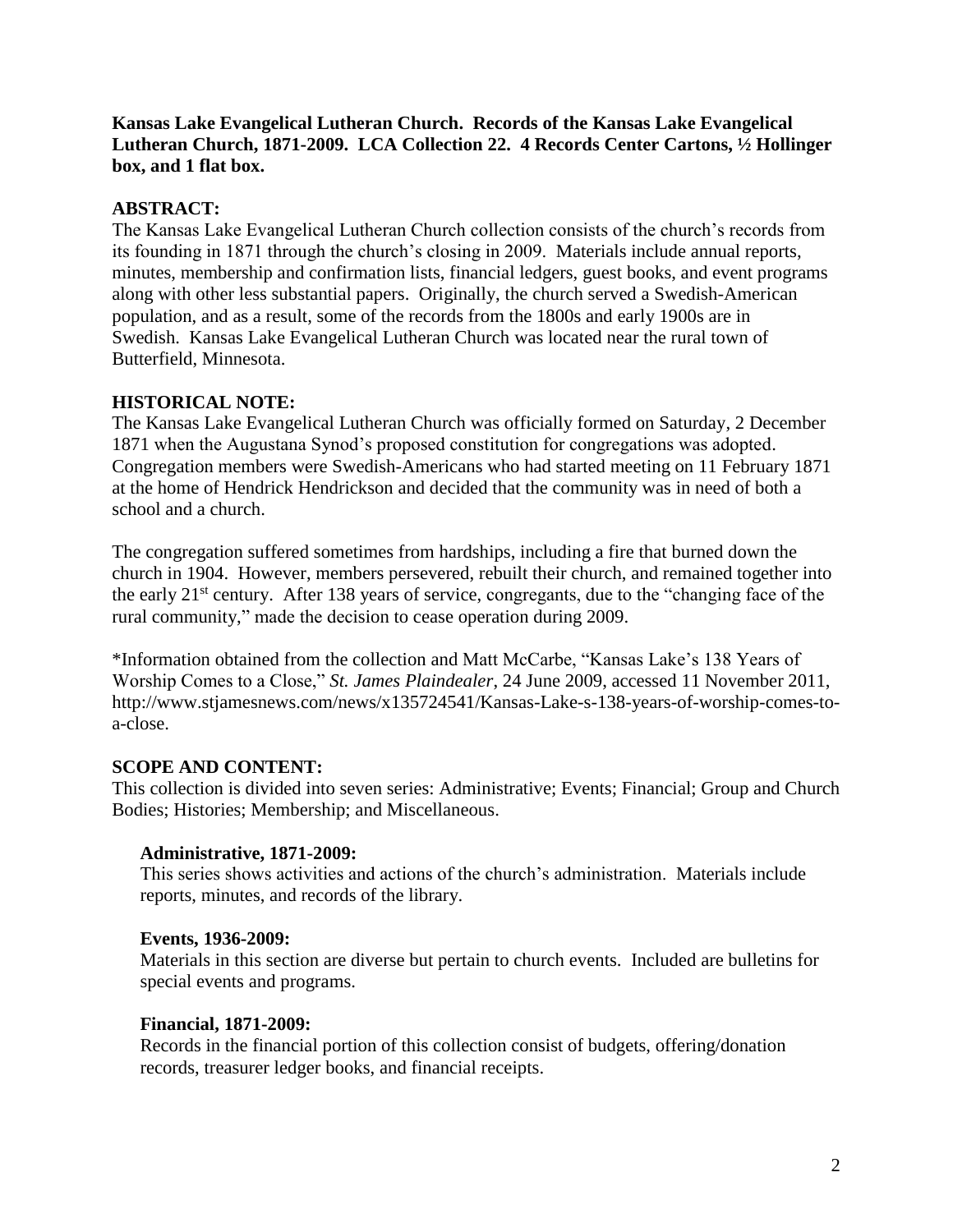## **Groups and Church Bodies, 1892-2009:**

Papers of many organizations active within Kansas Lake Evangelical Lutheran Church are included. These include the Junior Missionary Society, Luther League, Willing Workers, Christeens, Ladies Aid, Dorcas Society, Lutheran Church Women, Family Night, and Sunday School. In addition, this collection contains many of the groups' dues books. There is also a combined scrapbook for the Dorcas Society, Ladies Aid, and Lutheran Church Women which also contains photographs.

## **Histories, 2009:**

This collection contains a compiled history of the church with excerpts from Reverend David Davoux, Cora V. Eckstrom, and Peggy Romsdahl. In addition, there are stories and reflections of current and past members of the church. Also, there is material concerned with the closing of the church.

#### **Membership, 1908-2008:**

Major materials include church yearbooks, confirmation records, and congregation photos.

# **Miscellaneous, 1961-2009:**

This series contains guest books as well as church correspondences.

#### **RESTRICTIONS:**

There are no restrictions on use of this collection for research purposes. The researcher assumes full responsibility for observing all copyright, property, and libel laws as they apply.

Researchers must use collection in accordance with the policies of the Lutheran Church Archives, the Folke Bernadotte Memorial Library, and Gustavus Adolphus College.

# **COLLECTION CITATION:**

Kansas Lake Evangelical Lutheran Church. Records of the Kansas Lake Evangelical Lutheran Church, 1871-2009. LCA Collection 22. Gustavus Adolphus College, Lutheran Church Archives, St. Peter, Minnesota.

# **ACQUISITION:**

Joyce Bolte donated this collection during July 2010.

# **PROCESSED BY:**

Amber Holets, archives intern, processed this collection and developed the finding aid during November 2011.

# **RELATED COLLECTIONS IN THE ARCHIVES:**

Reel 99. Augustana Synod, Minnesota Conference Congregations. Microfilm Reels of Minnesota Conference Congregations, Augustana Synod, Various Dates. LCA Collection 14.

# **DIGITAL CONTENT:**

Portions of this collection have been digitized and are available online through our digital [collections.](https://archives.gac.edu/digital/)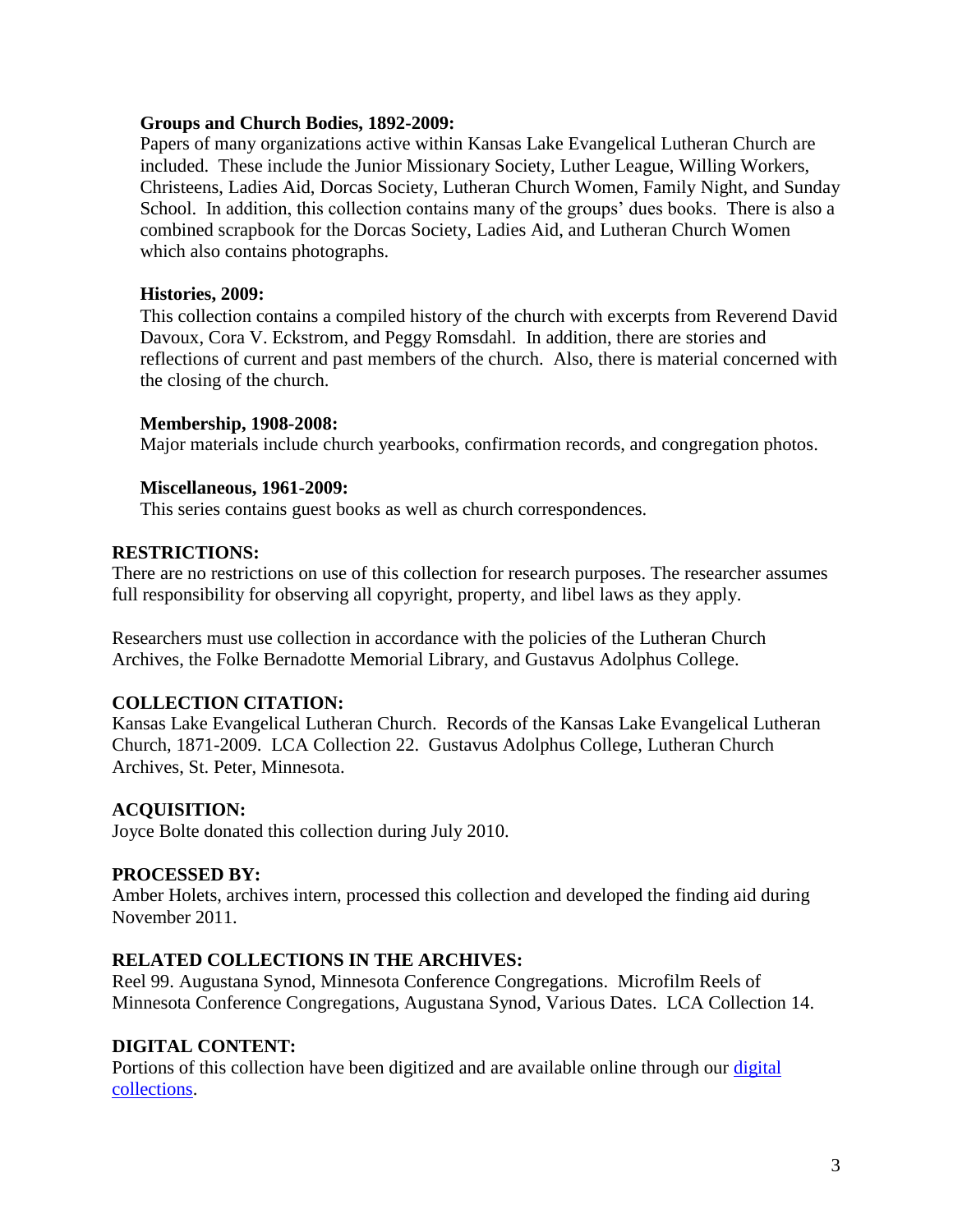# **SUBJECT HEADINGS:**

Kansas Lake Evangelical Lutheran Church (Watonwan County, Minn.) Protestant churches -- United States -- Minnesota. Swedish Americans -- Minnesota -- Watonwan County. Butterfield (Minn.) -- Churches. Women -- Minnesota (State) -- Butterfield -- Societies and clubs. Youth -- Minnesota (State) -- Butterfield -- Societies and clubs. Sunday schools -- Minnesota (State) -- Butterfield. Church records and registers -- Minnesota -- Butterfield.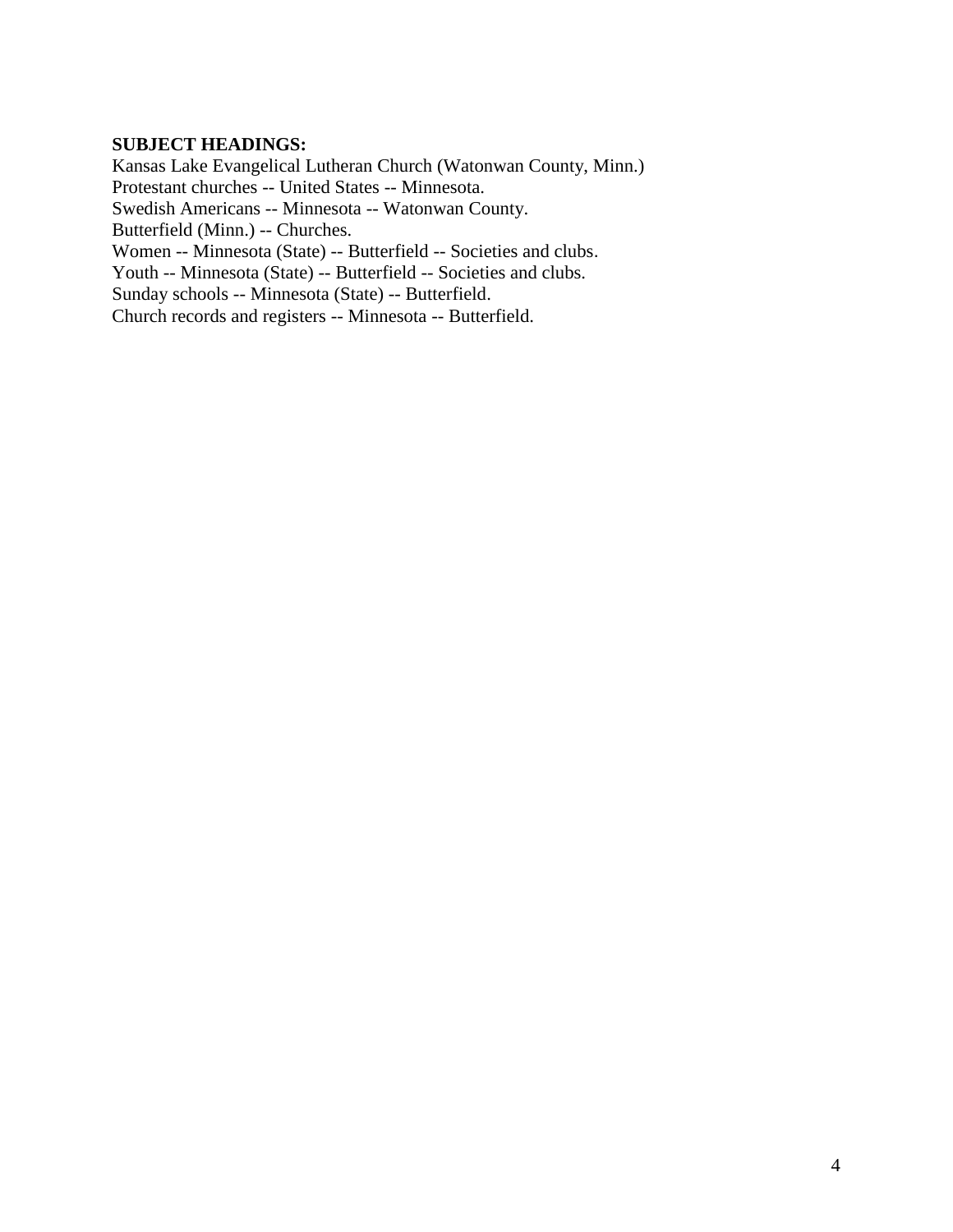| <b>LCA Collection 22</b>                                      | <b>Box</b>     | <b>Folder</b>    |
|---------------------------------------------------------------|----------------|------------------|
| <b>Administrative, 1871-2009</b>                              |                |                  |
| Annual Meeting Minutes, 1953-59                               | $\mathbf{1}$   | 6                |
| Annual Meeting Minutes, 1960-69                               | $\mathbf{1}$   | $\overline{7}$   |
| Annual Meeting Minutes, 1970-72, 1976-79                      | $\mathbf{1}$   | 8                |
| Annual Meeting Minutes, 1980-86                               | $\mathbf{1}$   | 9                |
| Annual Meeting Minutes, 2000, 2007-09                         | $\mathbf{1}$   | 10               |
| Board Meeting Minutes, 1901-40                                | $\mathbf{1}$   | 18               |
| Board Meeting Minutes and Letters, 1941-59                    | $\overline{4}$ | 12               |
| Board Meeting Minutes and Letters, 1978-91                    | $\overline{4}$ | 13               |
| Board Meeting Minutes, 1992-95                                | $\mathbf{1}$   | 19               |
| Board Meeting Minutes, 1996-2000                              | $\mathbf{1}$   | 20               |
| Church Library Holdings, 1960-69                              | $\overline{2}$ | 38               |
| Notice of Special Meeting, May 1943                           | 5              | $\overline{4}$   |
| Secretary's Book of Meeting Minutes, 1871-91                  | $\overline{3}$ | $\mathbf{1}$     |
| Secretary's Book of Meeting Minutes, 1885-1901                | 3              | $\overline{2}$   |
| Secretary's Book of Meeting Minutes, 1891-1908                | $\overline{3}$ | 3                |
| Secretary's Book of Meeting Minutes, 1909-37                  | 3              | $\overline{4}$   |
| Secretary's Book of Meeting Minutes, 1938-52                  | 3              | 5                |
| <b>Events, 1936-2009</b>                                      |                |                  |
| Christmas Programs, 1936-c. 1993                              | 5              | $\overline{3}$   |
| Church Events, Miscellaneous, 1975-96                         | $\overline{2}$ | 39               |
| Church Programs, 1959-84                                      | $\overline{2}$ | 33               |
| <b>Financial, 1871-2009</b>                                   |                |                  |
| Building Fund, 1966-99                                        | $\overline{2}$ | 17               |
| Church Funds, 1934-65                                         | $\overline{2}$ | 19               |
| Income Statements, October 1994-December 1999                 | 5              | $\mathbf{1}$     |
| Income Statements, January 2000-April 2002                    | $\overline{5}$ | $\overline{2}$   |
| Lindquist and Investment Funds, 1965-81                       | $\overline{2}$ | 18               |
| Proposed Budget, 1972-73                                      | $\mathbf{1}$   | 17               |
| Treasurer's Book, 1871-91                                     | 3              | 10               |
| Treasurer's Book, 1892-1908                                   | $\overline{3}$ | $\overline{11}$  |
| Treasurer's Book, 1909-30                                     | $\overline{3}$ | 12               |
| Treasurer's Book, 1931-61                                     | 3              | 13               |
| Treasurer's Book, 1932-33                                     | $\mathbf{1}$   | 16               |
| Treasurer's Book, 1966, 1970-88                               | 6              | $-$              |
| <b>Groups and Church Bodies, 1892-2009</b>                    |                |                  |
| Dorcas/Young Women's Mission, Meeting Minutes and Treasurer's | $\mathbf{1}$   | 26               |
| Book, 1948-58                                                 |                |                  |
| Choir, Treasurer's Book, 1922-39                              | $\overline{2}$ | 34               |
| Christeens, Meeting Minutes, 1960-62                          | $\overline{2}$ | 30               |
| Church Women, Annual Reports of the President, 1958-90        | $\overline{2}$ | 35               |
| Church Women, Scrapbook, 1961-88                              | $\mathbf{2}$   | 36               |
| Church Women, Meeting Minutes, 1964-77                        | $\overline{4}$ | 6                |
| Church Women, Meeting Minutes, 1978-91                        | $\overline{4}$ | $\boldsymbol{7}$ |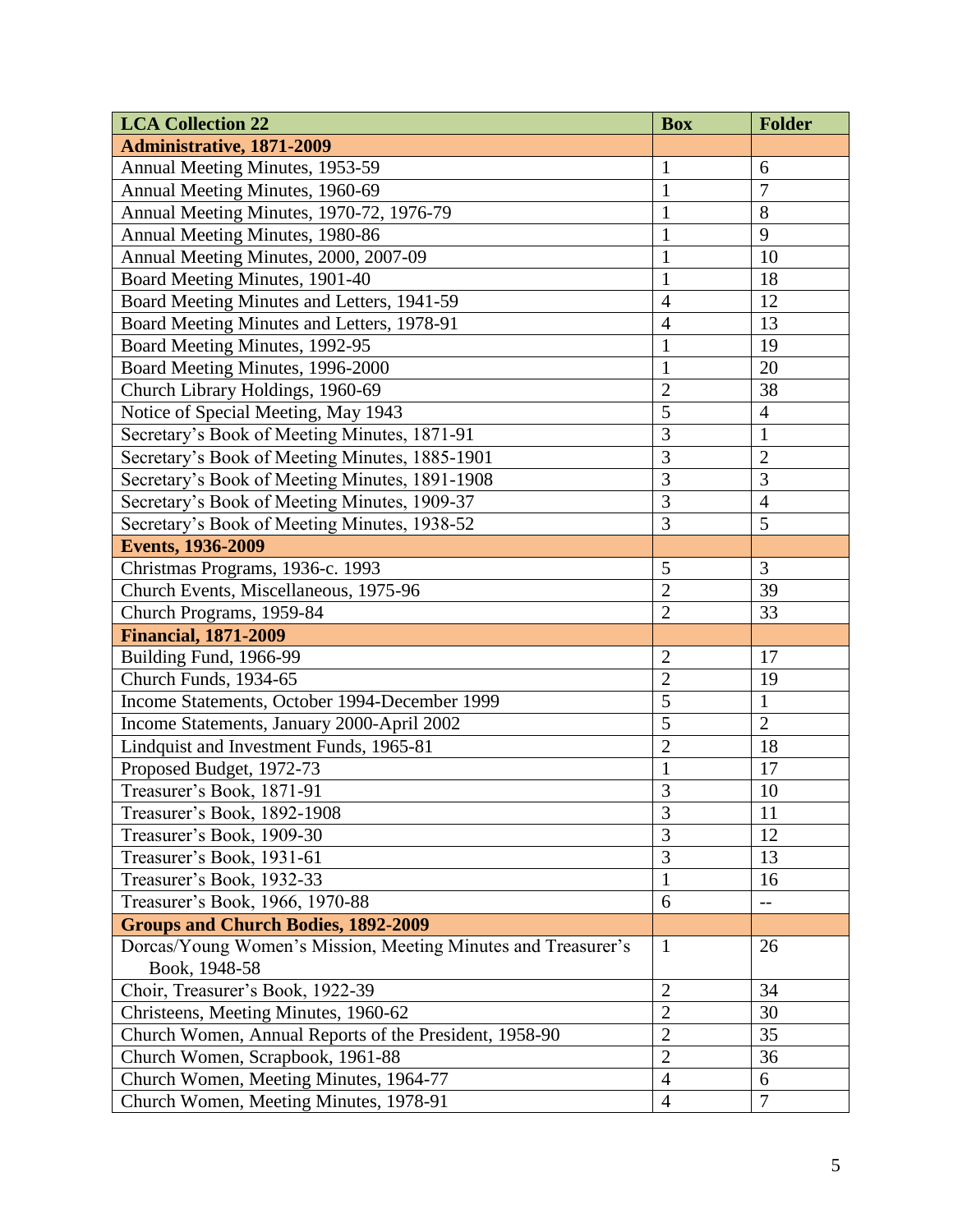| Church Women, Rebecca/Bethany Unit, 1959-76                      | $\overline{2}$ | 20             |
|------------------------------------------------------------------|----------------|----------------|
| Church Women, Treasury Books, 1905-34                            | $\overline{2}$ | 37             |
| Committee on Christian Education/ Parish Education Committee,    | $\overline{2}$ | 31             |
| Meeting Minutes, 1964-77                                         |                |                |
| Family Night, Meeting Minutes, 1975-81                           | 3              | 6              |
| Family Night, Meeting Minutes, 1982-87                           | $\overline{3}$ | $\overline{7}$ |
| Family Night, Finance Book, 1930-84                              | 3              | 8              |
| Family Night, Finance Book, 1985-2000                            | 3              | 9              |
| Junior Mission, Meeting Minutes, 1926-29                         | 1              | 21             |
| Junior Mission, Band Meeting Minutes, 1931-38                    | $\mathbf{1}$   | 22             |
| Junior Mission, Band/Society Meeting Minutes, 1938-56            | $\mathbf{1}$   | 23             |
| Junior Mission, Meeting Minutes, 1956-68                         | 3              | 14             |
| Junior Mission, Meeting Minutes, 1968-71                         | 3              | 15             |
| Junior Mission, Membership and Treasury Book, 1927-49            | $\mathbf{1}$   | 24             |
| Junior Mission, Treasury Book, 1950-71                           | $\mathbf{1}$   | 25             |
| Ladies Aid, Dues Book, 1931-34                                   | $\overline{2}$ | 16             |
| Ladies Aid, Dues Book, 1935-57                                   | $\overline{4}$ | 5              |
| Ladies Aid, Meeting Minutes and Treasurer's Book, 1892-1923      | $\overline{2}$ | 12             |
| Ladies Aid, Secretary's Book, 1924-31                            | $\overline{c}$ | 13             |
| Ladies Aid, Meeting Minutes, 1932-40                             | $\overline{2}$ | 14             |
| Ladies Aid, Secretary's Book, 1940-52                            | $\overline{4}$ | 3              |
| Ladies Aid, Secretary's Book, 1952-63                            | $\overline{4}$ | $\overline{4}$ |
| Ladies Aid, Treasurer's Book, 1935-59                            | $\overline{2}$ | 15             |
| Ladies Aid, Treasurer's Book, 1944-59                            | $\overline{4}$ | $\overline{2}$ |
| Willing Workers, Meeting Minutes, 1909 (predecessor to Luther    | $\overline{2}$ | 23             |
| League)                                                          |                |                |
| Willing Workers/Luther League, Secretary's Book, 1909-14         | $\overline{2}$ | 24             |
| Luther League, Secretary's Book, 1914-17                         | $\overline{2}$ | 25             |
| Luther League, Secretary's Book, 1917-21                         | $\overline{2}$ | 26             |
| Luther League, Secretary's Book, 1921-26                         | $\overline{2}$ | 27             |
| Luther League, Secretary's Book, 1926-34                         | $\overline{2}$ | 28             |
| Luther League, Secretary's Book, 1934-46                         | $\overline{4}$ | $8\,$          |
| Luther League, Secretary's Book, 1946-52                         | $\overline{4}$ | 9              |
| Luther League/Family Night, Secretary's Book, 1952-66            | $\overline{4}$ | 10             |
| Luther League, Treasurer's Book, 1911-15                         | $\overline{2}$ | 29             |
| Luther League, Treasurer's Book, 1909-23                         | $\overline{4}$ | 11             |
| Sunday School, Teacher's Meeting Minutes, 1963-64                | $\overline{2}$ | $\mathbf{1}$   |
| Sunday School, Teacher's Meeting Minutes, 1960-66                | $\sqrt{2}$     | $\mathfrak{2}$ |
| Sunday School, Attendance and Treasurer's Book, 1908-15          | $\overline{2}$ | 3              |
| Sunday School, Attendance and Treasurer's Book, 1916-26          | $\overline{2}$ | $\overline{4}$ |
| Sunday School, Attendance and Treasurer's Book, 1927-40          | $\overline{2}$ | 5              |
| Sunday School, Attendance and Treasurer's Book, 1941-59          | $\overline{4}$ | $\mathbf{1}$   |
| Sunday School, Attendance and Treasurer's Book, 1968-69, 1969-70 | $\overline{2}$ | 6              |
| Sunday School, Attendance and Treasurer's Book, 1970-73          | $\overline{2}$ | $\overline{7}$ |
| WELCA, Meeting Minutes, 1991-2004                                | $\sqrt{2}$     | 21             |